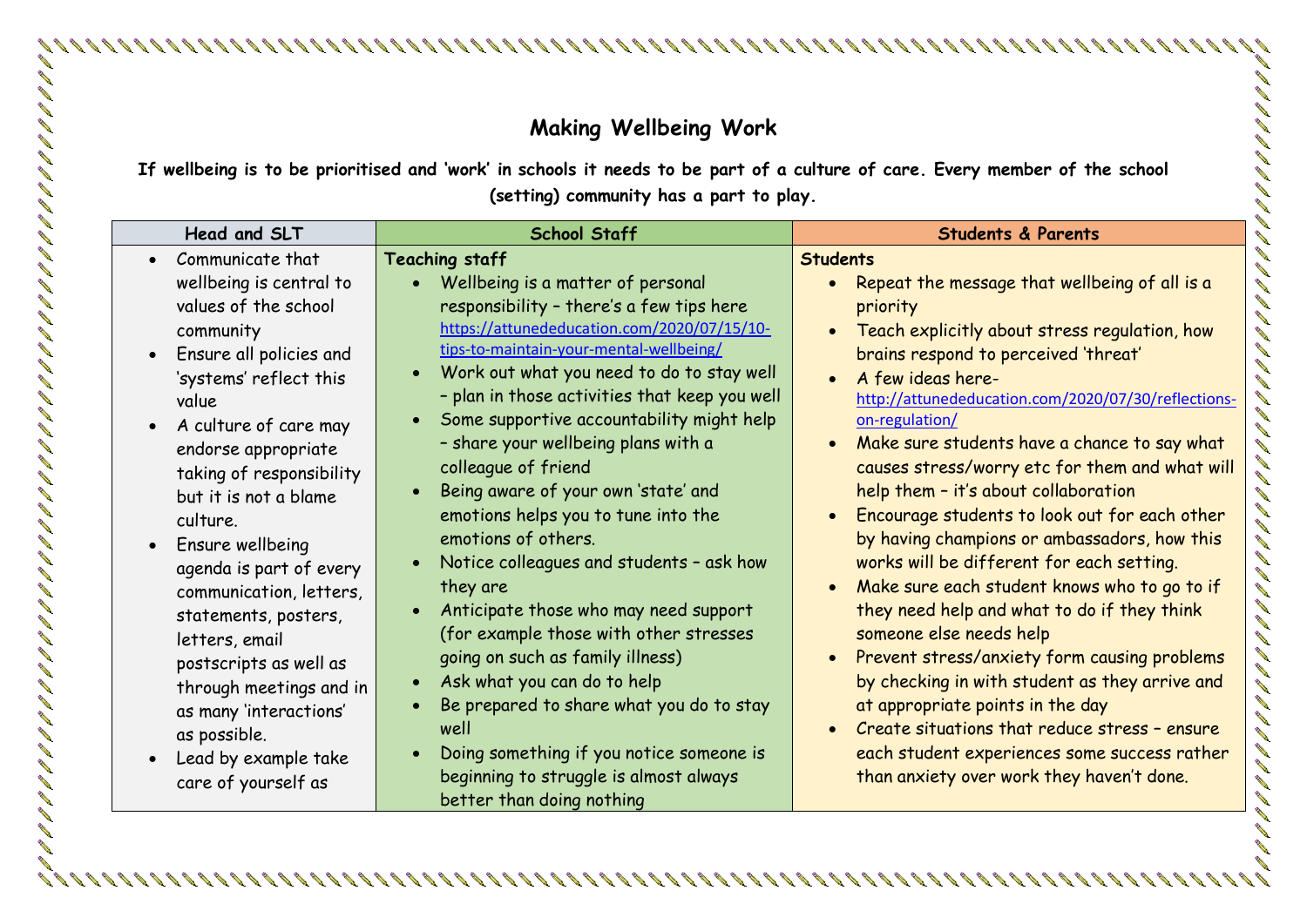Head/SLT – be honest about how you care for your own wellbeing

- Develop ways to take temperature (emotional) of staff and students.
- Offer a range of supportive strategies that staff can use to support own wellbeing
- Ensure everyone know what they can do if they are struggling or think a colleague needs support
- Try to have an open door – staff wellbeing is a priority (yours included) if you can't then another leader could
- Find out what stresses staff and reduce the stress

**"A physician once said 'The best medicine for humans is love', someone asked 'what if it doesn't work?' he smiled and said 'increase the dose'." Kandace McCra**

• Be particularly aware of support staff – they can often feel very isolated

**"Children learn how to regulate their emotions through 'co-regulation'. The better we can soothe them when agitated, or support them when they are low, the better they 'absorb' how to do this for themselves." Dr Stuart Shanker**

## **Non-teaching & support staff**

- Prioritise your own wellbeing activities
- Discuss wellbeing with students
- Teach students you work with or support about regulation, stress, anxiety.
- Make sure they know how (and who) to ask for help
- Ask what helps them feel safe (or what causes them stress) and what you can do to help

**"It's important to reframe children's behaviour in terms of the stress that may be driving it" Dr Stuart Shanker**

**"Everyone just wants to be heard. Validate them. I hear you. What you say matters to me." - Oprah Winfrey**

## **Parents**

- Many may be isolated, may not have had a good experience of school themselves, may feel worried that they haven't been a good parent, got though enough work etc
- School could be the sum total of their support
- Many school shave reported increased positive contact with parents – capitalise on this
- Use every communication opportunity to promote message that wellbeing (their wellbeing as apparent is central to the values of the setting)
- Avoid confrontations by ensuring staff understand signs of anxiety/stress and even ACEs, trauma and attachment needs in parents.
- Value and reassure them they may not be doing a great job but criticism is rarely a motivator for change.

**"The wellbeing of parents is inseparable from the wellbeing of children." Dr Stuart Shanker**